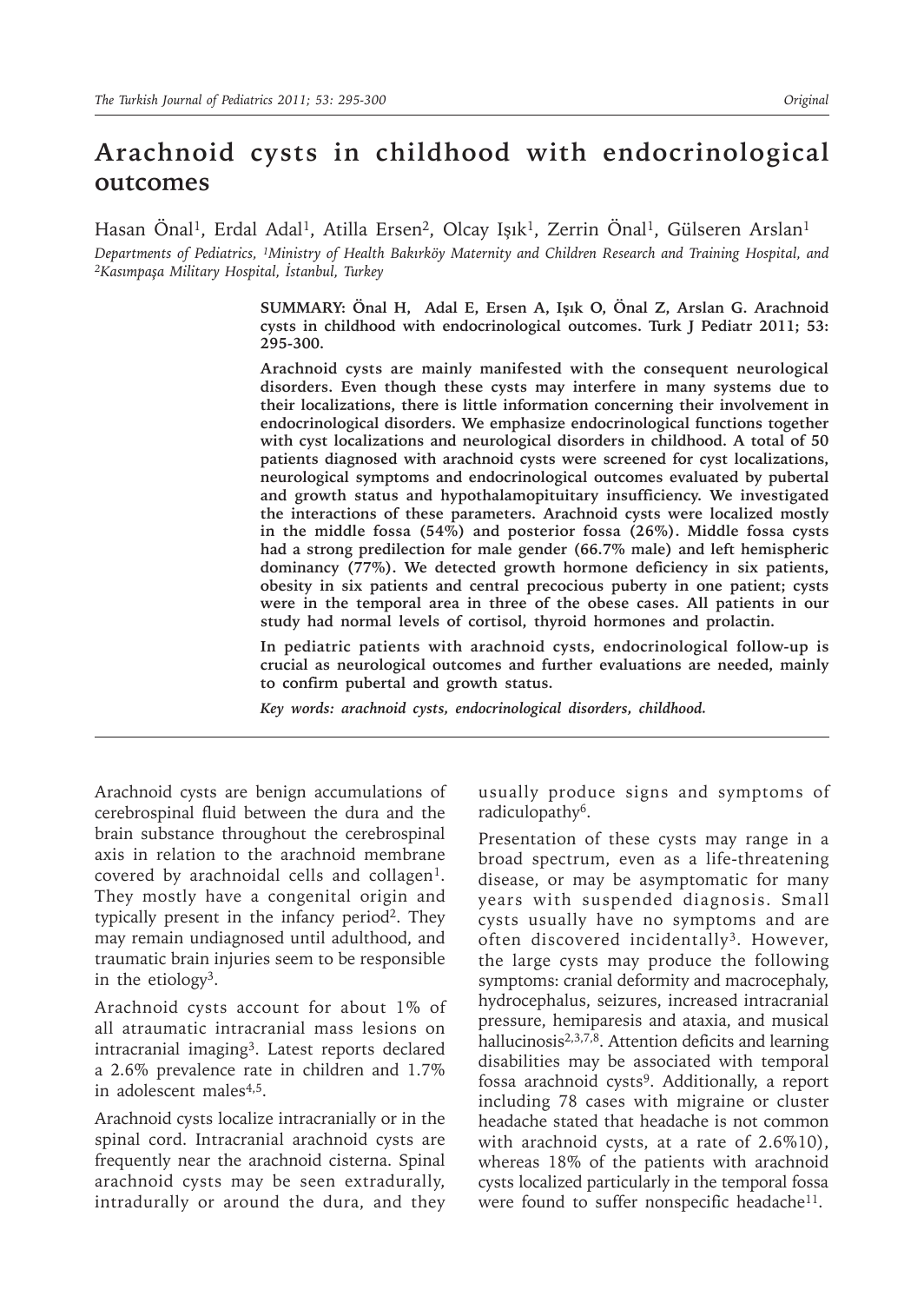On clinical grounds, arachnoid cysts are mostly emphasized with neurological diseases. There is little information concerning their involvement in endocrinological disorders. Due to the localization of arachnoid cysts, the hypothalamus-hypophysial axis may be diminished and result in some endocrinologic disturbance. This theory is still a matter for debate; some have proposed that this is a rare condition, but in contrast, some authors observed a rate of endocrinologic problems with arachnoid cysts seen before the surgery of approximately 60% (12,13). In this report, we aimed to identify the localization of arachnoid cysts in our patients and highlight the neurological symptoms and the spectrum of endocrinological disorders in patients with arachnoid cysts in childhood.

### **Material and Methods**

The study population consisted of 50 outpatient children (31 male, 19 female) diagnosed with arachnoid cyst in the Pediatric Neurology Department of the Ministry of Health Bakırköy Maternity and Children Research and Training Hospital. We identified 10 cases with computerized tomography and 40 cases with magnetic resonance imaging. We had treated 8 individuals, and 42 cases were followed up as outpatients without treatment.

We categorized the location of arachnoid cysts into four groups: suprasellar, middle fossa, posterior fossa, and interhemispheric localizations. All individuals underwent a complete physical examination. Particularly, neurological symptoms were evaluated, and walking delay, convulsion and speech and hearing disturbance were noted. Association of neurological disorders with localization and etiology of arachnoid cysts was identified.

We investigated patients endocrinologically in consideration of growth, pubertal status and hypothalamic and pituitary functions as follows: Anthropometric measurements (weight, height) were obtained; the patient's height was recorded by a single observer. Target height and standard deviation scores (SDS) were calculated. Body height was measured in the erect position without shoes to the nearest 0.1 cm using a wall mounted stadiometer. The reference definitions used were those given by Neyzi et al.<sup>14</sup> for Turkish children.

The stage of puberty was defined according to Tanner and Whitehouse<sup>15</sup>. Pubertal signs before 8 years of age for females and before 9 years for males were described as precocious puberty. Testicular volume was determined using Prader orchidometer.

Blood analysis including whole blood count, blood urea nitrogen, creatine, sodium, potassium, calcium, phosphate, alkaline phosphates, thyroid hormones (TSH, T3, T4), luteinizing hormone (LH), follicular stimulating hormone (FSH), estrogen (E2), and basal cortisol level were obtained.

Skeletal maturity was assessed using the Greulich-Pyle technique. Growth hormone (GH) stimulation tests (L-dopa and clonidine) were performed in cases with height  $\langle$  -2SD of normal mean. Growth hormone response of <10 ng/ml in both tests was diagnosed as 'GH deficiency'.

The study protocol was approved by the Ethics and Research Committee of the Ministry of Health Bakırköy Maternity and Children Research and Training Hospital. Statistical analysis was summarized as number and percentage for qualitative variables. Means and standard deviations were used to summarize quantitative data.

## **Results**

The study included 31 male (62%) and 19 female (38%) participants. Mean age was 7.44  $±$  4.5 years, mean height was 119.30  $±$  22.08 cm and mean weight was  $27.39 \pm 16.76$  kg. Mean age at diagnosis of arachnoid cyst was 39 months. In the 31 males, the mean age was 7.21  $\pm$  4.38 years, mean height was 117.95  $\pm$ 27.55 cm and mean weight was  $27.67 \pm 15.6$ kg. Mean height and weight SDS were –0.34  $±$  2.04 and 0.11  $±1.73$ , respectively. In the 19 females, mean age was  $7.82 \pm 4.89$  years, mean height was  $121.52 \pm 29.54$  cm and mean weight was  $28.57 \pm 18.88$  kg. Mean height and weight SDS were  $-0.06 \pm 1.30$  and  $-0.04$ ±1.89, respectively.

Localization of arachnoid cysts was classified in 50 cases:  $54\%$  in middle fossa (n=27), 26% in posterior fossa (n=13), 18% in suprasellar  $(n=9)$  and 2% in interhemispheric  $(n=1)$ localizations (Table I). Left hemispheric localization rate was 77%. Apart from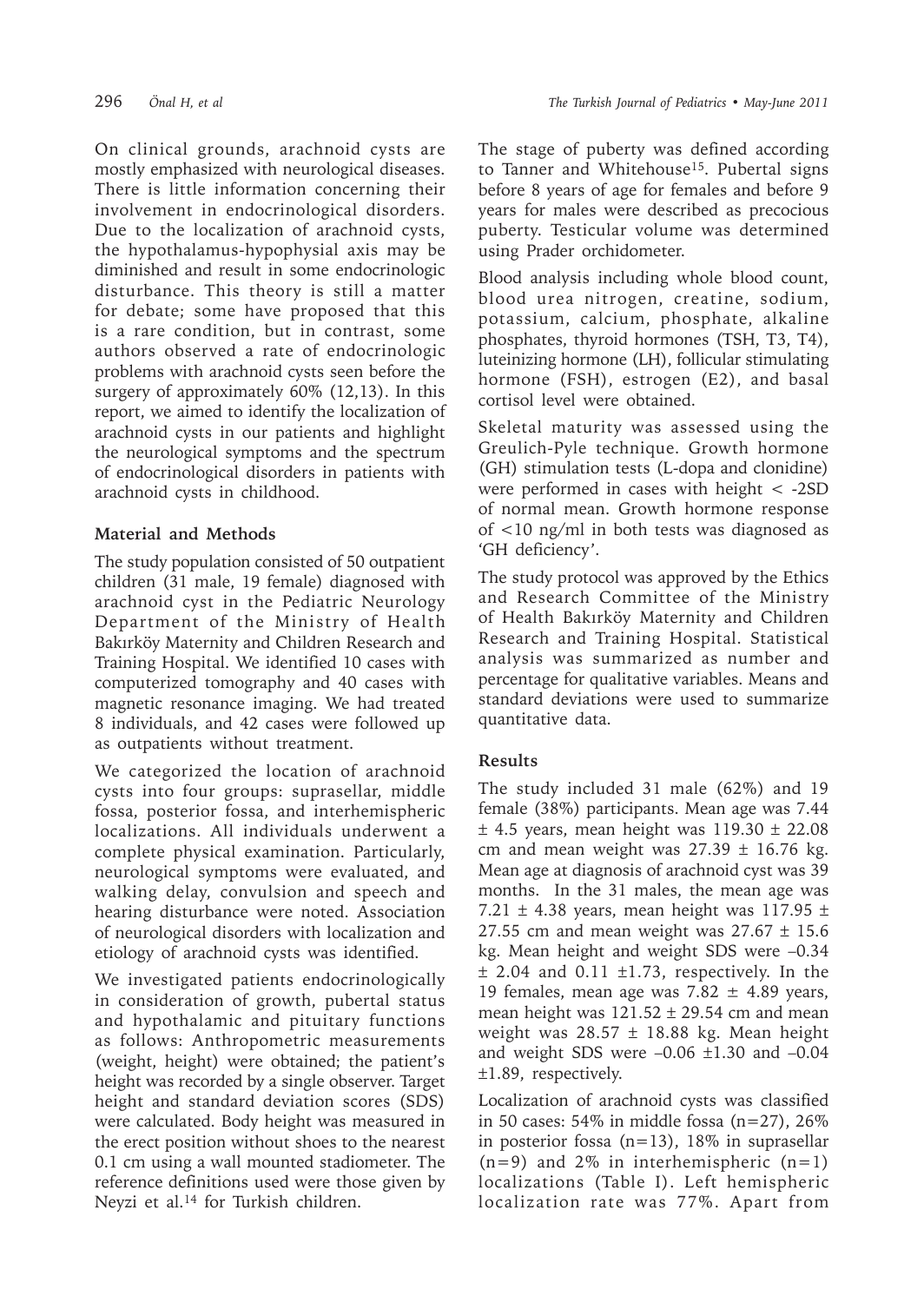| <b>Table 1.</b> Localization of Arachhold Cysts in 50 Cases |         |                               |         |                             |         |                                 |                          |  |
|-------------------------------------------------------------|---------|-------------------------------|---------|-----------------------------|---------|---------------------------------|--------------------------|--|
| Posterior fossa<br>$26\%$ (n=13)                            |         | Middle fossa<br>$54\%$ (n=27) |         | Suprasellar<br>$18\%$ (n=9) |         | Interhemispheric<br>$2\%$ (n=1) |                          |  |
| Male                                                        | Female  | Male                          | Female  | Male                        | Female  | Male                            | Female                   |  |
| 46.2%                                                       | 53.8%   | 66.7%                         | 33.3%   | 66.7%                       | 33.3%   | $2\%$                           |                          |  |
| $(n=6)$                                                     | $(n=7)$ | $(n=18)$                      | $(n=3)$ | $(n=6)$                     | $(n=3)$ | $(n=1)$                         | $\overline{\phantom{a}}$ |  |

**Table I.** Localization of Arachnoid Cysts in 50 Cases

endocrinologic dysfunctions, we observed the following symptoms: macrocephaly in 15 cases, headache, palsy, seizure disorders, ataxia and physicomotor retardation in 25 cases, and nystagmus, vision impairment or strabismus in 15 cases. We summarized clinical presentations of cases according to cyst localizations in Table II. We noted 35 of the 50 subjects had a history of traumatic brain injuries.

Pubertal symptoms were observed in 84.2% of females  $(n=16)$  and 41.9% of males  $(n=13)$ .

We determined that  $12\%$  of cases (n=6) had height < -2 SDS during their clinical follow-up period and all of them were in the prepubertal stage. We performed GH stimulation test in these cases and found GH deficiency (Table III). None of the patients was detected to have panhypopituitarism.

Six patients with GH deficiency were paired according to the arachnoid cysts/diagnosis age, localization, and accompanying neurological disorder. Two cases had traumatic brain injury history (Table IV).

One of the female cases was diagnosed as central precocious puberty and arachnoid cyst at 4 years of age in our department. Her thelarche stage was Tanner 2 on admission. We determined LH level of 0.2 mIU/mL, FSH of 3.5 mIU/mL and E2 of 27 pg/ml, and verified our diagnosis as central precocious puberty with luteinizing hormone-releasing hormone test. Hence, luteinizing hormone-releasing hormone analogue medication was initiated. She was 9 years old with height  $SDS = 0.52$ and weight  $SDS = 0.06$ , and arachnoid cyst was localized in the middle fossa.

Obesity was evaluated;  $12.9\%$  of males  $(n=4)$ and 11.1% of females (n=2) had weight SDS > +2SD (Table V). Moreover, two patients in the obesity group had height  $SDS > + 2SD$ .

All patients in our study had normal levels of cortisol, thyroid hormones and prolactin.

#### **Discussion**

Arachnoid cysts, one of the congenital developmental anomalies of the brain, are associated with various clinical characteristics and long-term outcomes.

In the literature, arachnoid cysts are mostly declared to localize in the middle fossa and left hemispheric localizations. Moreover, males are observed to have middle fossa cysts as much as 4-fold more frequently than females<sup>16-</sup> 18. In 1999, a study composed of 126 cases with arachnoid cysts reported the rates of localizations as 86 cases (65.2%) in the middle fossa, 15 (11.4%) in the frontal area, 13 (9.8%) in the posterior fossa, and 12 (9.1%) in various areas in the neurocranium (19). Our results were also consistent with the literature;

**Table II.** Localization of Arachnoid Cysts in 50 Cases and Clinical Presentations According to Cyst Localizations

| Middle fossa cyst, $n=27$ (54%)<br>Neurological symptom $(n=10)$<br>Visual symptom $(n=15)$<br>Craniomegaly $(n=14)$<br>Short stature $(n=2)$<br>Precocious puberty $(n=1)$ | Interhemispheric cyst, $n=1$ (2%)<br>Hydrocephalus $(n=1)$<br>Craniomegaly $(n=1)$                                   |
|-----------------------------------------------------------------------------------------------------------------------------------------------------------------------------|----------------------------------------------------------------------------------------------------------------------|
| Suprasellar cyst, $n=9$ (18%)<br>Neurological symptom $(n=5)$<br>Visual symptom $(n=5)$<br>Short stature $(n=3)$                                                            | Posterior fossa cyst, $n=13$ (26%)<br>Neurological symptom $(n=6)$<br>Hydrocephalus $(n=1)$<br>Short stature $(n=1)$ |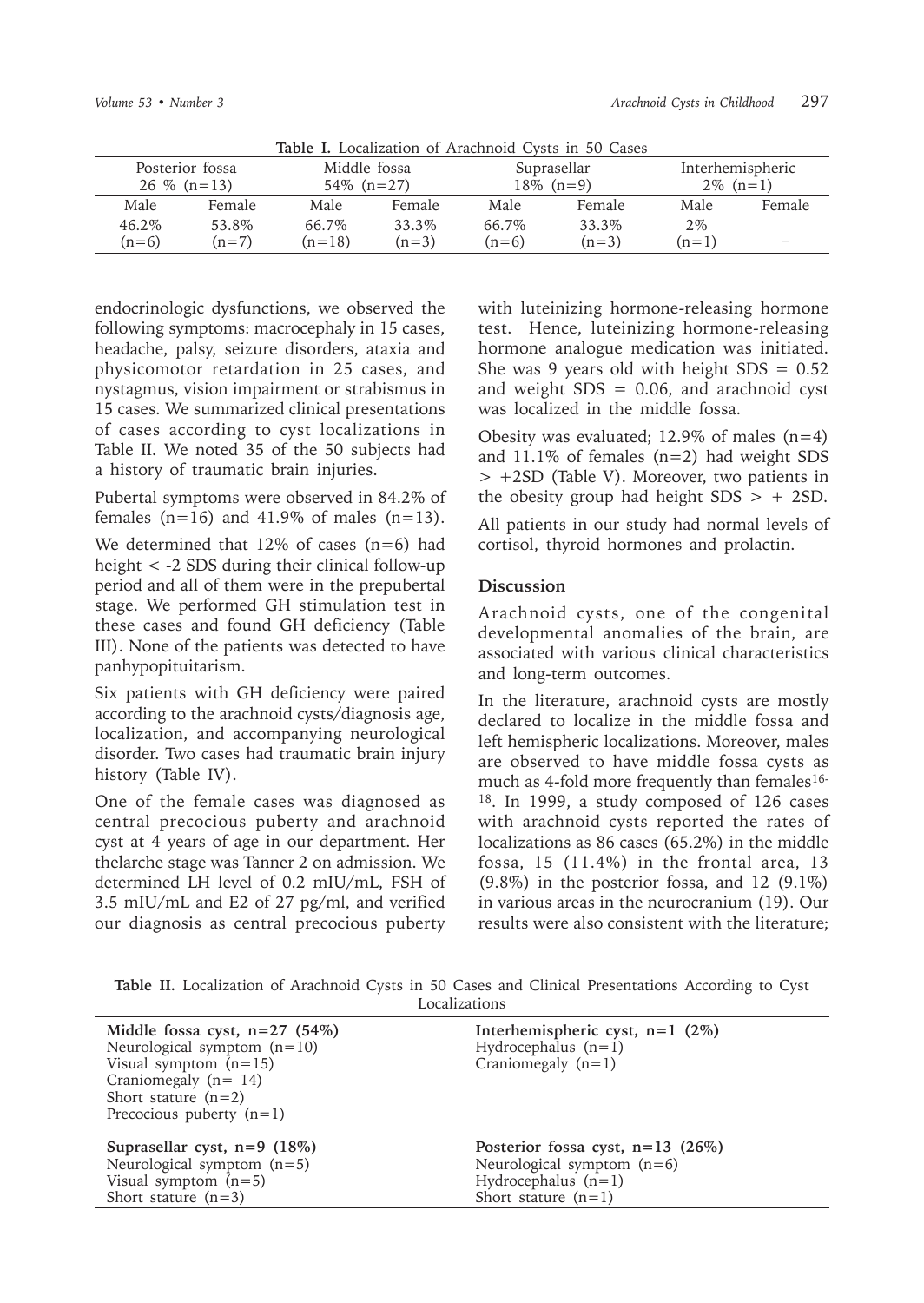| Patient | Gender | Diagnosis age<br>(month) | Chronological<br>age (year) | Height<br><b>SDS</b> | Weight<br><b>SDS</b> | Bone age<br>(year) |
|---------|--------|--------------------------|-----------------------------|----------------------|----------------------|--------------------|
| E.O     | M      | 96                       | 8.49                        | $-3.02$              | $-1.82$              |                    |
| S.B.    | M      | 168                      | 17                          | $-4.87$              | $-3.07$              | 14                 |
| H.H.A.  | M      |                          | 4.85                        | $-4.13$              | $-0.21$              | 4.33               |
| B.U.    | M      |                          | 6.01                        | $-4.62$              | $-0.68$              | 4.33               |
| E.G.    | Е      |                          | 2.93                        | $-2.17$              | $-4.27$              | 2.66               |
| B.T.    | Е      |                          | 6.81                        | $-2.44$              | $-1.91$              | 4.16               |

**Table III.** Characteristics of Arachnoid Cyst Patients with GH Deficiency

particularly, arachnoid cysts in 27 patients (54%) were in the middle fossa among our 50 cases (Table II). Additionally, left hemispheric localization (77%) showed dominance in middle fossa patterns in our data. A significant male dominancy in arachnoid cysts patients (92 males/34 females) was reported. This difference was exclusively in middle fossa cysts (66 males/14 females; ratio, 4.7:1) (19). In our sex distribution, 31 cases (62%) were male and 19 cases (38%) were female. The cysts had a strong predilection for the middle fossa, and middle fossa cysts had a strong predilection for male gender (66.7% male, 33.3% female) (Table I). These results may support the meningeal maldevelopment theory.

Arachnoid cysts mostly have a congenital origin, and traumatic brain injuries were not distinctive in their presentation<sup>3</sup>. Galassi et al.<sup>20</sup> reported six cases of traumatic brain injuries in their 25 patients with arachnoid cysts of the middle fossa treated surgically and determined that the trauma had developed a few days before in three cases. Herein, we found the history of traumatic brain injury in 35 patients (70%) of 50 cases. Only two of six GH deficiency patients had traumatic brain injury, and no birth trauma history was detected.

The clinical manifestations of these patients range across a spectrum. It is proposed that an

increased rate of central precocious puberty is seen with suprasellar cysts. However, this idea is controversial since there are only sporadic cases reported in the literature<sup>13,19,21-23</sup>. Herein. we documented a four-year-old case with the complaint of premature thelarche diagnosed as precocious puberty and determined a middle fossa cyst in the magnetic resonance investigation. These data may indicate that these cysts could under certain conditions be an additional trigger for precocious puberty $24$ ).

Arachnoid cysts may cause aqueductal c o m p r e s s i o n a n d c o n s e q u e n t obstructive hydrocephalus and result in hypothalamopituitary insufficiency (25). This theory is also debatable since this presentation is reported to be an extremely rare condition (26,27). In our study, we determined six patients with GH deficiency. We also evaluated the localizations of cysts in these cases. One patient with posterior fossa cyst presented with hydrocephalus, two cases with middle fossa cysts presented with convulsion and growth retardation, and two cases with suprasellar cysts had symptoms of growth retardation and speech and walking disturbance (Table IV). We propose that further investigation is needed to confirm GH deficiency and accompanying disorders in any potential clinical findings in arachnoid cyst patients.

|  |  | Table IV. Arachnoid Cyst Localization, Trauma History and Neurological Disorder with GH Deficiency |                 |  |  |  |  |
|--|--|----------------------------------------------------------------------------------------------------|-----------------|--|--|--|--|
|  |  |                                                                                                    | <b>Patients</b> |  |  |  |  |

| Patient | Gender | Cyst area       | Symptom             | Trauma |
|---------|--------|-----------------|---------------------|--------|
| E.Ö.    | M      | Suprasellar     | Growth retardation  |        |
| S.B.    | M      | Middle fossa    | Gro wth retardation |        |
| H.H.A.  | M      | Suprasellar     | Speech disturbance  |        |
| B.U.    | M      | Posterior fossa | Hydrocephalus       |        |
| E.G.    | F      | Left temporal   | Convulsion          |        |
| B.T.    |        | Middle fossa    | Walking disability  |        |
|         |        |                 |                     |        |

GH: Growth hormone.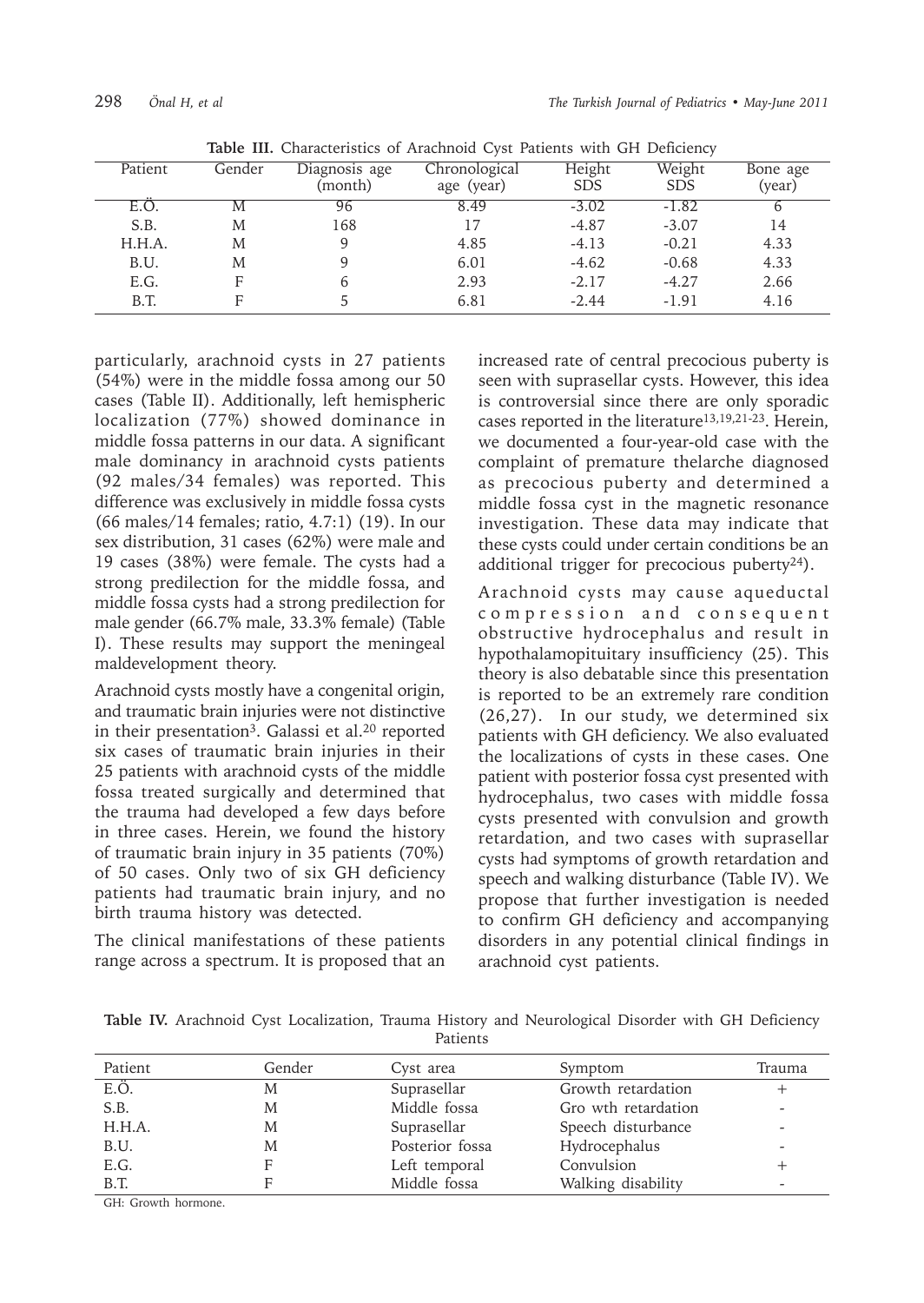| <b>Table V.</b> Obesity Group in Alachiloru Cyst Fatients |        |               |                   |        |                 |        |  |  |
|-----------------------------------------------------------|--------|---------------|-------------------|--------|-----------------|--------|--|--|
| Patient                                                   | Gender | Diagnosis age | Chronological age | Weight | Cyst area       | Trauma |  |  |
|                                                           |        | (month)       | (year)            | (SDS)  |                 |        |  |  |
| M.C.                                                      | M      | 6             | 9.31              | 5.23   | Right temporal  |        |  |  |
| K.K.                                                      | M      | 48            | 8.82              | 3.18   | Posterior fossa |        |  |  |
| A.K.                                                      | M      | 48            | 6.13              | 2.73   | Middle fossa    |        |  |  |
| O.K.                                                      | M      |               | 4.89              | 3.6    | Left temporal   |        |  |  |
| B.D.                                                      | F      | 144           | 14.5              | 3.86   | Right temporal  |        |  |  |
| A.U.                                                      |        | 48            | 4.42              | 2.67   | Suprasellar     |        |  |  |

**Table V.** Obesity Group in Arachnoid Cyst Patients

SDS: Standard deviation score.

There is a lack of data in the literature regarding the obesity association with arachnoid cyst. We diagnosed obesity in six of our 50 patients, and surprisingly, localizations of the cysts in three of them (50%) were in the temporal area (Table V). Two patients in the prepubertal period had weight and height  $SDS > +2$  SDS and had cysts in the left temporal and suprasellar area. We thought that rather than indicate a condition characterized by the coincidence of obesity and arachnoid cyst, presumably it could be expressed as an outcome of arachnoid cysts.

We suggest that some of the neuroanatomical anomalies coexisting with arachnoid cysts may cause disorders of growth, puberty and possibly other hypothalamopituitary dysfunction. Our study provided evidence that effective follow-up of the patients with arachnoid cysts seems to be urgent in our clinical practice. Endocrinological outcomes as pubertal and growth status are crucial in the identification of children with arachnoid cysts by periodic and complete follow-up of every patient.

#### **REFERENCES**

- 1. Ariai S, Koerbel A, Bornemann A, Morgala M, Tatagiba M. Cerebellopontine angle arachnoid cyst harbouring ectopic neuroglia. Pediatr Neurosurg 2005; 41: 220- 223.
- 2. National Institute of Neurological Disorders and Stroke. NINDS Arachnoid Cysts Information Page. Updated June 2007. Available at: http://www.ninds. nih.gov/disorders/arachnoid\_cysts/arachnoid\_cysts. htm.
- 3. Gelabert-Gonzalez M. Intracranial arachnoid cysts. Rev Neurol 2004; 39: 1161-1166.
- 4. Al-Holou WN, Yew AY, Boomsaad ZE, Garton HJ, Muraszko KM, Maher CO. Prevalence and natural history of arachnoid cysts in children. J Neurosurg Pediatr 2010; 5: 578-585.
- 5. Weber F, Knopf H. Incidental findings in magnetic resonance imaging of the brains of healthy young men. J Neurol Sci 2006; 240: 81-84.
- 6. Gale Encyclopedia of Neurological Disorders. Arachnoid cyst. Updated September 2006. Available at: http:// www.answers.com/topic/arachnoid-cyst.
- 7. Pascual-Castroviejo I, Roche MC, Martínez Bermejo A, Arcas J, García Blázquez M. Primary intracranial arachnoidal cysts. A study of 67 childhood cases. Childs Nerv Syst 1991; 7: 257-263.
- 8. Griffiths TD. Musical hallucinosis in acquired deafness. Phenomenology and brain substrate. Brain 2000; 123: 2065-2076.
- 9. Millichap JG. Temporal lobe arachnoid cystattention deficit disorder syndrome: role of the electroencephalogram in diagnosis. Neurology 1997; 48: 1435-1439.
- 10. Valenca MM, Valenca LP, Menezes TL. Computed tomography scan of the head in patients with migraine or tension-type headache. Arq Neuropsiquiatr 2002; 60: 542-547.
- 11. Cameron AD. Psychotic phenomena with migraine and an arachnoid cyst. Progress in Neurology and Psychiatry. Updated Mar-Apr 2002. Available at: http://www. escriber.com/Progress/Features.asp?Action=View&Ar chive=True&ID=67&GroupID=&Page=11.
- 12. Hoffman H, Hendrick E, Humphreys R, et al. Investigation and management of suprasellar arachnoid cysts. J Neurosurg 1982; 57: 597-602.
- 13. Pierre A, Capelle L, Brauner R, et al. Presentation and management of suprasellar arachnoid cysts. J Neurosurg 1990; 73: 355-359.
- 14. Neyzi O. Büyüme-gelişme bozuklukları. In: Neyzi O, Ertuğrul T (eds). Pediatri (3ncü baskı). İstanbul: Nobel Tıp Kitapevi; 2002: 79-99.
- 15. Tanner JM, Whitehouse RP. Clinical longitudinal standards for height, weight, height velocity, weight velocity and stages of puberty. Arch Dis Child 1976; 51: 170-179.
- 16. Rengachary SS, Watanabe I. Ultrastructure and pathogenesis of intracranial arachnoid cysts. J Neuropathol Exp Neurol 1981; 40: 61-88.
- 17. Rengachary SS. Intracranial arachnoid and ependymal cysts. In: Wilkins RH, Rengachary SS (eds). Neurosurgery. New York: McGraw-Hill; 1985: 2160- 2172.
- 18. Rengachary SS, Watanabe I, Brackett CE. Pathogenesis of intracranial arachnoid cysts. Surg Neurol 1978; 9: 139-144.